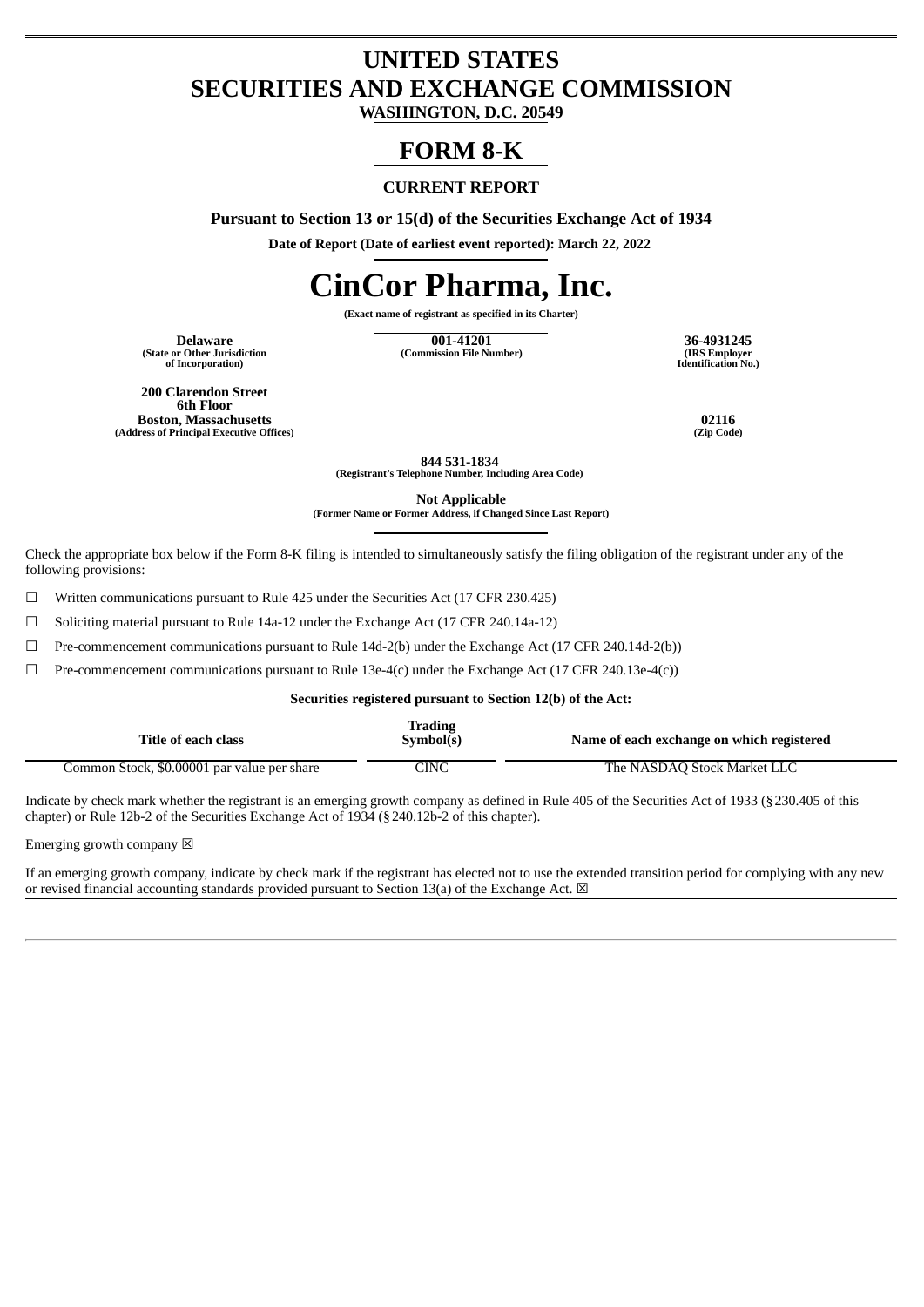#### **Item 2.02 Results of Operations and Financial Condition.**

On March 22, 2022, CinCor Pharma, Inc. announced its financial results and general corporate updates for the fourth quarter and fiscal year ended December 31, 2021. A copy of the press release is being furnished as Exhibit 99.1 to this Report on Form 8-K.

The information in this Report on Form 8-K and Exhibit 99.1 attached hereto is intended to be furnished and shall not be deemed "filed" for purposes of Section 18 of the Securities Exchange Act of 1934, as amended (the "Exchange Act") or otherwise subject to the liabilities of that section, nor shall it be deemed incorporated by reference in any filing under the Exchange Act or the Securities Act of 1933, as amended, except as expressly set forth by specific reference in such filing.

#### **Item 9.01 Financial Statements and Exhibits.**

#### **(d) Exhibits**

| 99.1 | Press Release issued by CinCor Pharma, Inc., dated March 22, 2022           |
|------|-----------------------------------------------------------------------------|
| 104  | Cover Page Interactive Data File (embedded within the Inline XBRL document) |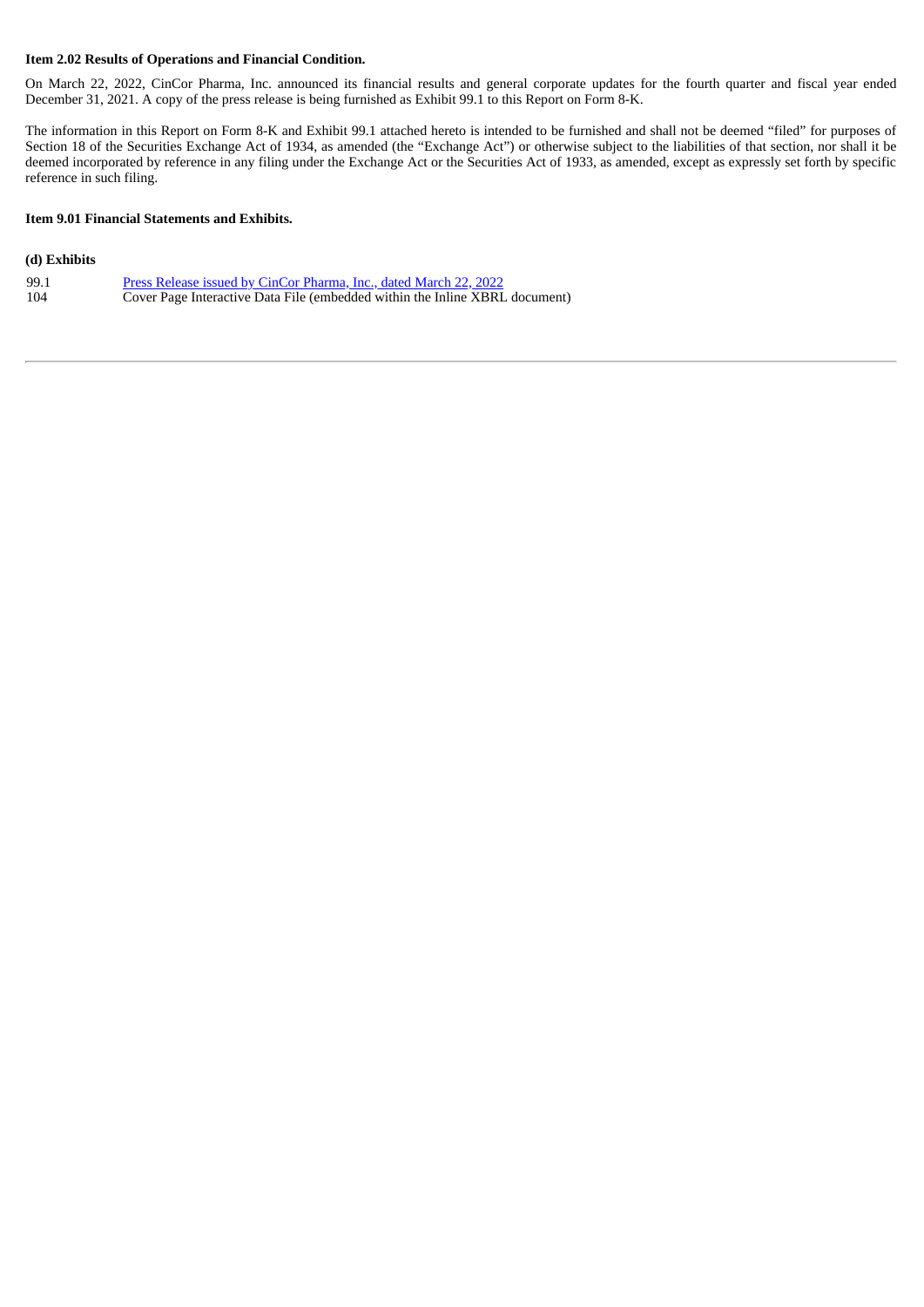#### **SIGNATURES**

Pursuant to the requirements of the Securities Exchange Act of 1934, as amended, the registrant has duly caused this report to be signed on its behalf by the undersigned thereunto duly authorized.

CinCor Pharma, Inc.

Date: March 22, 2022 **By:** /s/ Mary Theresa Coelho

Mary Theresa Coelho, Executive Vice President, Chief Financial Officer and Chief Business Development Officer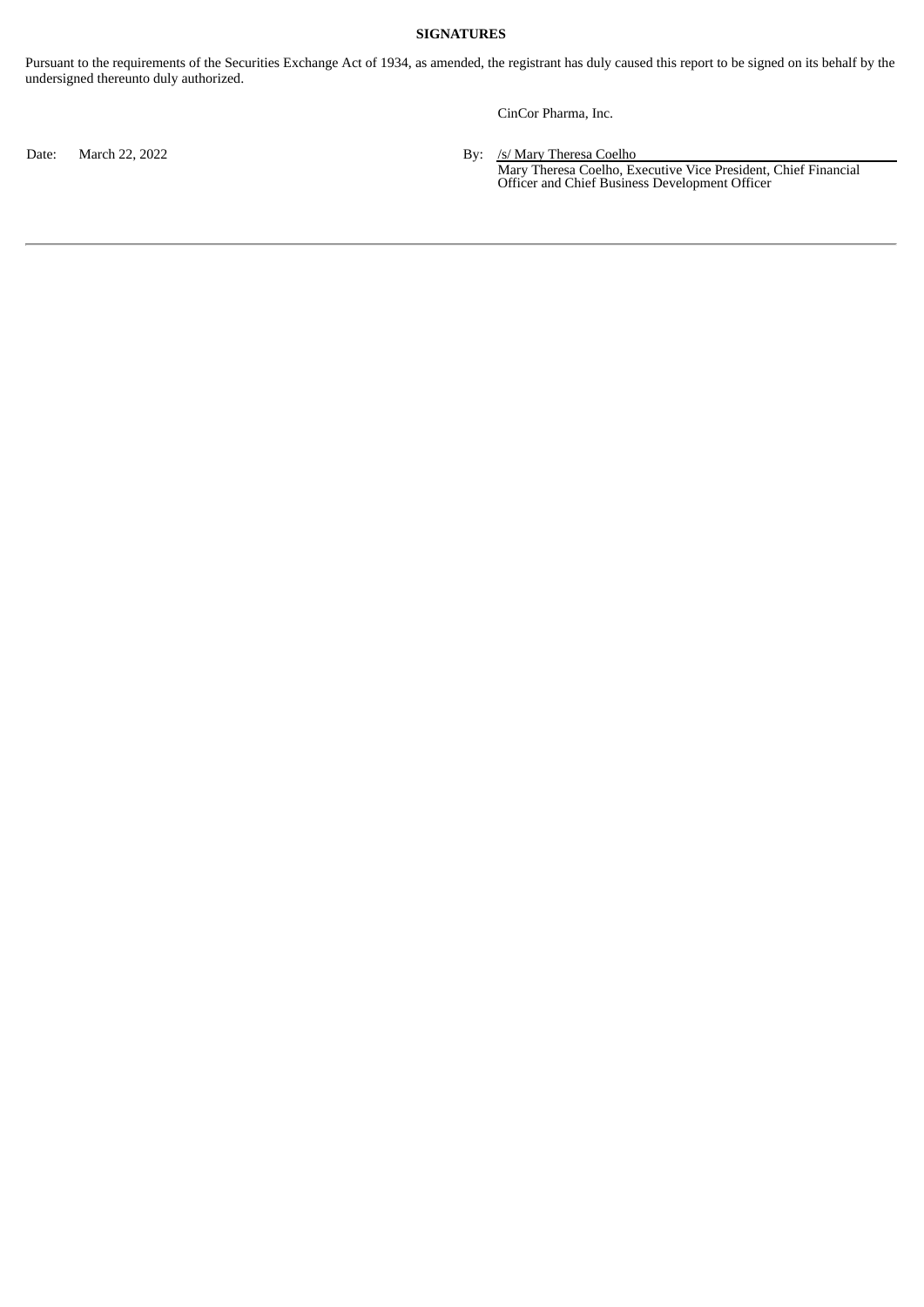

Exhibit 99.1

### <span id="page-3-0"></span>**CinCor Reports Fourth Quarter and Full-Year 2021 Financial Results and Provides Corporate Update**

BrigHtn Phase 2 study with CIN-107 for Resistant Hypertension Enrollment Complete with Topline Results Expected in 2H 2022

*Topline Data from HALO Phase 2 study with CIN-107 for Uncontrolled Hypertension Expected in 2H 2022*

*Mason Freeman, M.D. named Chief Medical Officer*

*Conference call and live webcast today at 8:30 AM Eastern Time*

BOSTON, March 22, 2022 (GLOBE NEWSWIRE) -- CinCor Pharma, Inc. (NASDAQ: CINC) today announced financial results for the fourth quarter and full-year ended December 31, 2021 and provided a corporate update.

"The past year was highly successful and foundational for CinCor. We advanced our pipeline, broadened and strengthened our team and established a solid balance sheet to further clinical development of CIN-107, our highly selective and differentiated aldosterone synthase inhibitor for the broad treatment of hypertension and cardio-renal conditions," said Marc de Garidel, Chief Executive Officer. "We currently have three ongoing Phase 2 trials evaluating CIN-107 in two subpopulations of hypertension and in one hypertension related cardio-renal condition, including BrigHtn for treatment-resistant hypertension, HALO for uncontrolled hypertension, and Spark-PA for primary aldosteronism. We are excited to explore the dual potential of CIN-107 to improve uncontrolled blood pressure with the planned initiation of a fourth Phase 2 trial for patients with chronic kidney disease and uncontrolled hypertension in the first half of 2022. Finally, we are pleased to announce that we have completed patient recruitment in the BrigHtn trial with 275 patients randomized as of March 2022, and we remain on track to report topline data for both the BrigHtn and HALO trials in the second half of 2022."

Terry Coelho, Executive Vice President, Chief Financial Officer, and Chief Business Development Officer, added. "In addition to our clinical and operational progress, during the past year we raised funding which we believe will allow us to aggressively pursue our strategy and provide a cash runway that we estimate should support our business operations as planned, including our ongoing and currently planned Phase 2 and Phase 3 clinical programs, through 2024. We thank all of our investors for their support, including those who participated on our Series B preferred stock financing that raised \$141.9 million in net proceeds in 2021, those who invested as part of our IPO at the start of 2022, and all the investors who have joined us since CinCor became public."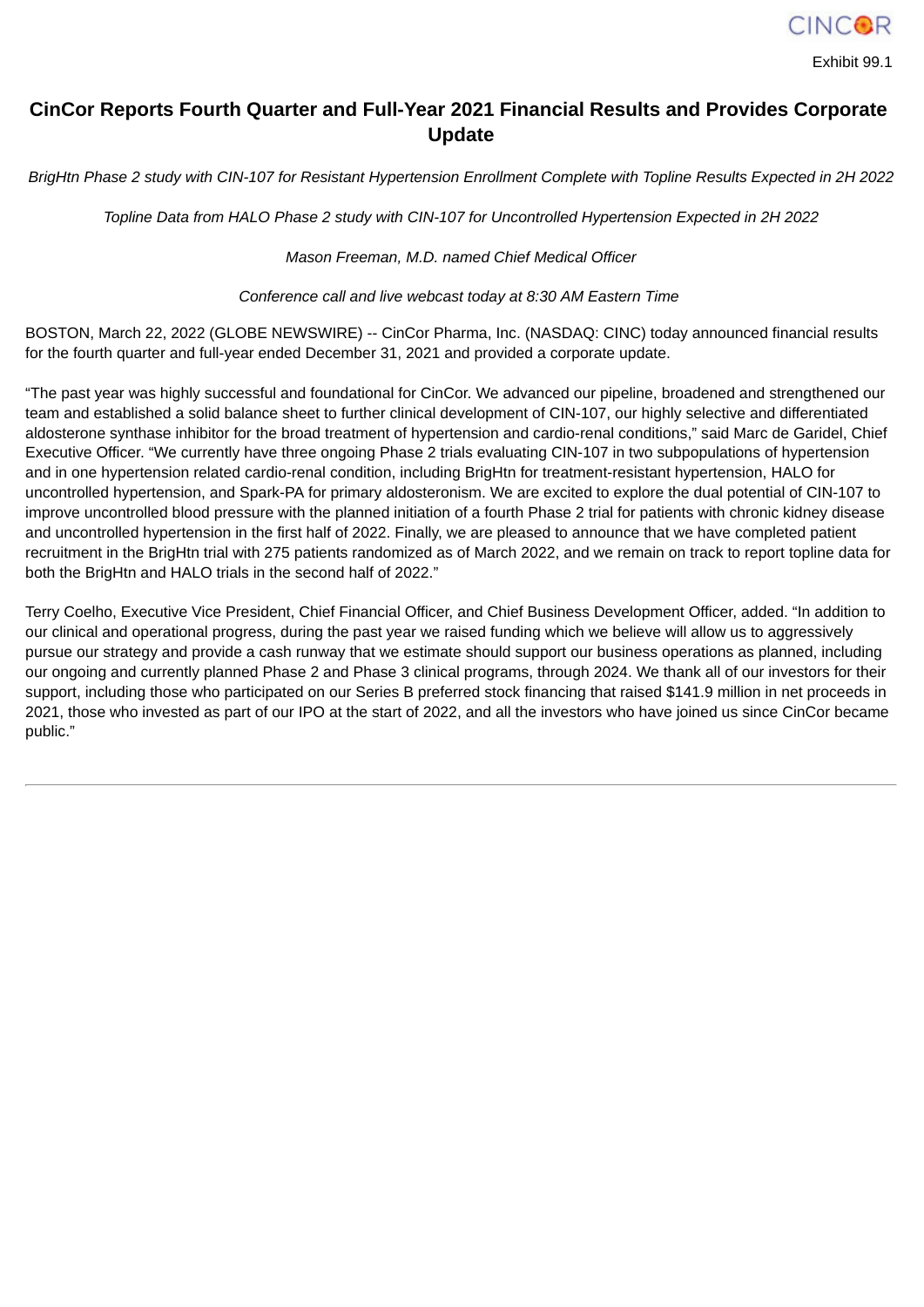

#### **2021 and Recent Corporate and Clinical Highlights**

- **BrigHtn Phase 2 Study Completed Enrollment.** In March 2022, the BrigHtn Phase 2 study of CIN-107 for resistant hypertension completed enrollment with 275 patients randomized. Topline data from this trial is expected in the second half of 2022.
- **Dosed First Patient in HALO.** In December 2021, the first patient was dosed in the Phase 2 HALO trial which is evaluating CIN-107 in patients with uncontrolled hypertension. Topline data from this trial is expected in the second half of 2022.
- **Strengthened Executive Management Team.** In March 2022, Mason W. Freeman, M.D., was named as Chief Medical Officer, after having been appointed as Executive Vice President, Clinical Development in August 2021. Over the past year, CinCor significantly strengthened and expanded its management team, including appointing Marc de Garidel as Chief Executive Officer in July 2021; appointing Terry Coelho as Executive Vice President, Chief Financial Officer and Chief Business Development Officer in November 2021 and by adding other experienced developers and operating personnel.
- **Strengthened Board of Directors.** In May 2021, John Thero, former President and Chief Executive Officer of Amarin Corporation PLC and Troy Ignelzi, Chief Financial Officer of Karuna Therapeutics were appointed as members of the Board of Directors. In October 2021, Jason Pitts, Ph.D., Vice President at General Atlantic, joined the Board of Directors. In January 2022, June Lee, M.D., Founder and former CEO of Esker Therapeutics and previously executive vice president and chief development officer of MyoKardia, Inc., was appointed as a member of the Board of Directors.
- **Strengthened Balance Sheet**. Ended 2021 with approximately \$136.6 million in cash and cash equivalents to which \$193.2 million of cash was added in early 2022 following CinCor's successful IPO. Based on the company's current plans, existing cash and cash equivalents are estimated to support the company's operating expenses and capital requirements through 2024, including our ongoing and currently planned Phase 2 and Phase 3 clinical programs.
- **CinCor added to Russell indexes**. Effective March 18, 2022, CinCor was added to the Russell 2000 ® and Russell 3000 ® Indexes.

#### **Key Anticipated Upcoming Milestones**

**BrigHtn:** Phase 2 trial for CIN-107 in patients with treatment-resistant hypertension (rHTN)

- Enrollment completed achieved in March 2022 with 275 patients randomized
- Topline data expected in second half of 2022

**HALO:** Phase 2 trial for CIN-107 in patients with uncontrolled hypertension (uHTN)

• Topline data expected in second half of 2022

**Spark-PA:** Phase 2 trial for CIN-107 in patients with primary aldosteronism (PA)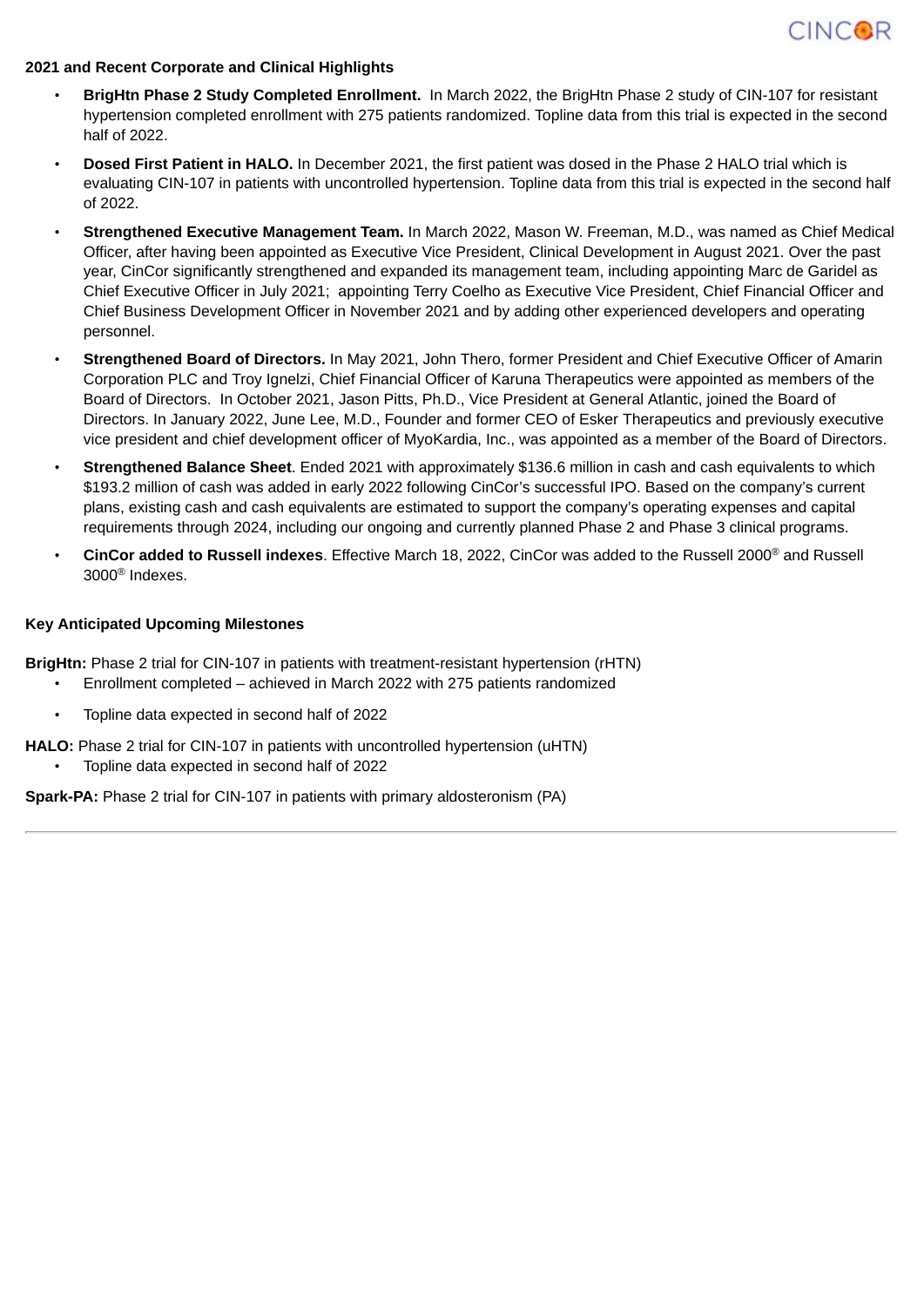

• Topline data expected in second half of 2023

**CKD:** Planned Phase 2 trial for CIN-107 in patients with uncontrolled hypertension (uHTN) and chronic kidney disease (CKD)

• First patient expected to be dosed in first half of 2022

#### **Fourth Quarter and Full-Year 2021 Financial Highlights**

**Cash Position:** Cash and cash equivalents were \$136.6 million as of December 31, 2021, as compared to \$26.1 million as of December 31, 2020. During 2021, CinCor completed a Series B preferred stock financing, raising net proceeds of \$141.9 million. Subsequent to December 31, 2021, CinCor completed an IPO, raising net proceeds of \$193.2 million, after deducting underwriting discounts, commissions, and other IPO related expenses.

**Research and Development (R&D) Expenses:** R&D expenses were \$21.5 million for the full year ended December 31, 2021, compared to \$19.2 million for the full year ended December 31, 2020. R&D expenses for the three months ended December 31, 2021, were \$9.4 million, compared to \$5.1 million for the three months ended December 31, 2020. The increase of \$2.3 million in full year R&D expenses was primarily due to the costs associated with the progression of the Phase 2 clinical trials, increased chemistry manufacturing and controls (CMC) spend, and the addition of several important R&D full time resources in the latter part of 2021, partially offset by the completion of several Phase 1 and clinical pharmacology studies in 2020.

**General and Administrative (G&A) Expenses:** G&A expenses were \$21.0 million for the full year ended December 31, 2021, compared to \$2.0 million for the full year ended December 31, 2020. G&A expenses were \$15.9 million for the three months ended December 31, 2021, compared to \$0.4 million for the three months ended December 31, 2020. The increase of \$19.0 million in full year G&A expenses was primarily driven by \$10.0 million of expense, of which \$9.5 million was non-cash, related to the previously disclosed settlement agreement with CinRx in the fourth quarter of 2021. Under the terms of the settlement agreement, CinCor agreed to issue 764,705 shares (valued at \$9.5 million) of its common stock to CinRx. CinCor also agreed to reimburse CinRx's legal fees for up to an aggregate total of \$0.5 million. Additional drivers of the increased G&A expenses year over year included legal costs and hiring of key leadership and other critical management roles, particularly in preparation to operate as a stand-alone public company.

**Other Expenses:** During 2021, CinCor incurred a non-cash expense of \$7.9 million related to the change in fair value of its warrant derivative liabilities. This change in fair value was driven by the issuance of additional warrants in connection with the Series B preferred stock financing, as well as an increase in the fair value of the underlying common stock, which is the primary driver of the warrant derivative fair value, as assessed by an independent third party. In 2020, the Company incurred a noncash expense of \$1.2 million related to the warrant derivative liabilities driven by the increase in the fair value of the warrant derivative, and specifically the underlying common stock. These impacts are related to the stock purchase warrants issued to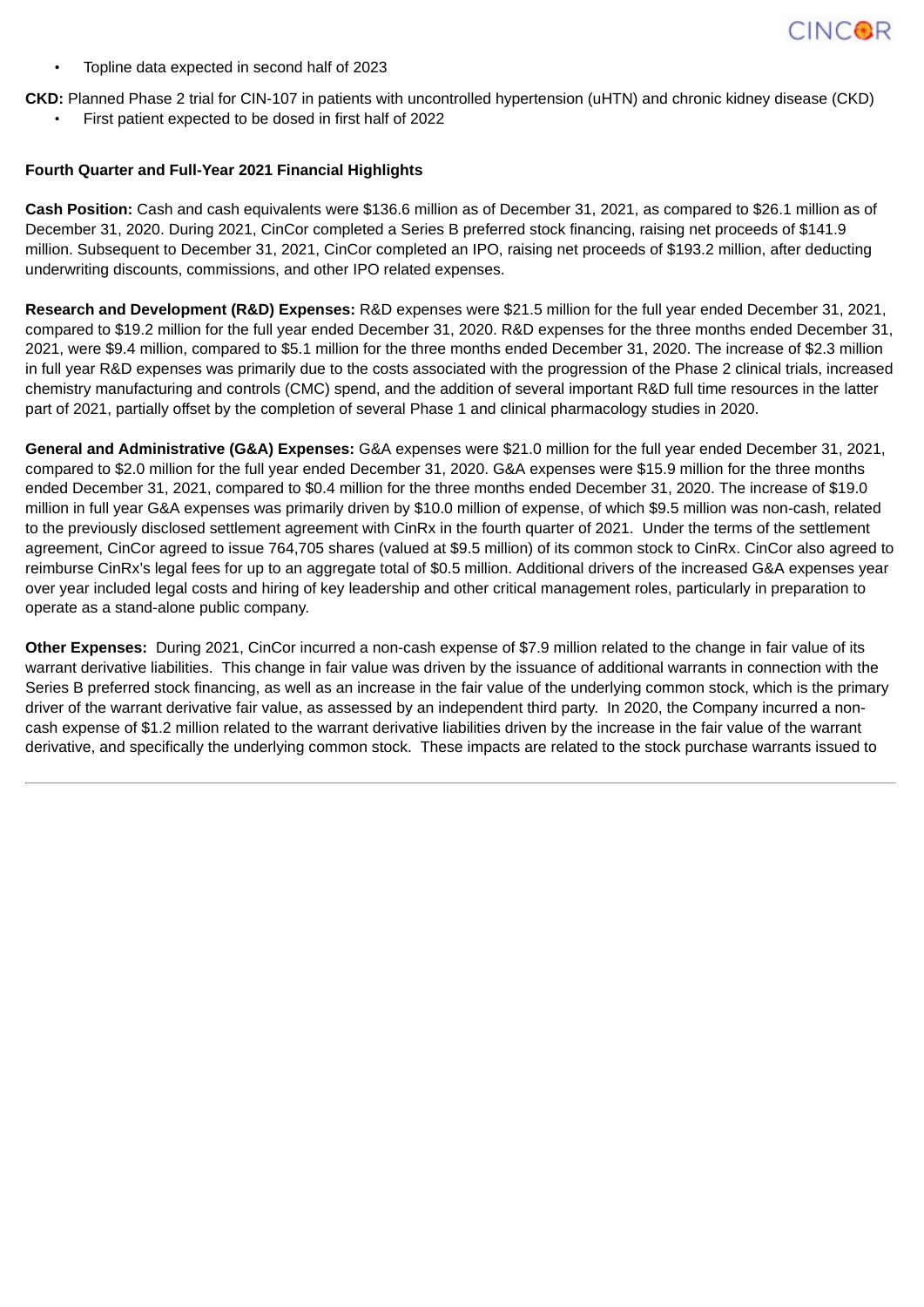

Roche in connection with the Roche agreement when CIN-107 was acquired in 2019. Upon the completion of the IPO in January 2022, the Roche warrants automatically net exercised in whole, resulting in the issuance of 852,788 shares of CinCor common stock to Roche.

**Net and Comprehensive Loss:** For the full year ended December 31, 2021, CinCor reported a net and comprehensive loss of \$50.4 million, compared to a net and comprehensive loss of \$22.3 million, for the full year ended December 31, 2020, driven by the factors outlined above.

#### **Conference Call and Webcast Information**

CinCor management will hold a conference call and webcast today at 8:30 AM Eastern Time to review the company's financial and operating results and to provide a corporate update. The dial-in number for the conference call is 877-407-9039 (U.S./Canada) or 201-689-8470 (international). The conference ID for all callers is 13727506. The live webcast and replay may be accessed by visiting the CinCor website at https://www.cincor.com/events-presentations. The replay will be available for 30 days following the call.

#### **About CinCor**

CinCor, founded in 2018, is a clinical-stage biopharmaceutical company with a mission to bring innovation to the pharmaceutical treatment of cardio-renal diseases. Its lead asset, CIN-107, a highly selective, oral small molecule inhibitor of aldosterone synthase, is in clinical development for the treatment of hypertension and primary aldosteronism.

#### **About CIN-107**

CIN-107 is a highly selective, oral small molecule inhibitor of aldosterone synthase, the enzyme responsible for the synthesis of aldosterone in the adrenal gland, in development for patient populations with significant unmet medical needs, including treatment-resistant hypertension and primary aldosteronism. Hypertension, which is defined by the American College of Cardiology and the American Heart Association as resting blood pressure above 130/80 mm Hg, is generally acknowledged to be one of the most common preventable risk factors for premature death worldwide. Though often asymptomatic, hypertension significantly increases the risk of heart disease, stroke and kidney disease, amongst other diseases. It is estimated that as much as 20% of the global population suffers from hypertension, including nearly one-half of the adult population in the U.S., or 116 million hypertensive patients.

#### **Forward-Looking Statements**

This press release contains certain forward-looking statements, including, but not limited to, statements related to CinCor's business in general; the results and timing of CinCor's ongoing and planned clinical trials; the anticipated timing of disclosure of results of clinical trials; the progress of CinCor's research and development programs and clinical trials and studies, including enrollment and retention in clinical trials; plans for initiating future clinical trials and studies; the therapeutic potential of CIN-107; CinCor's clinical milestones and pipeline;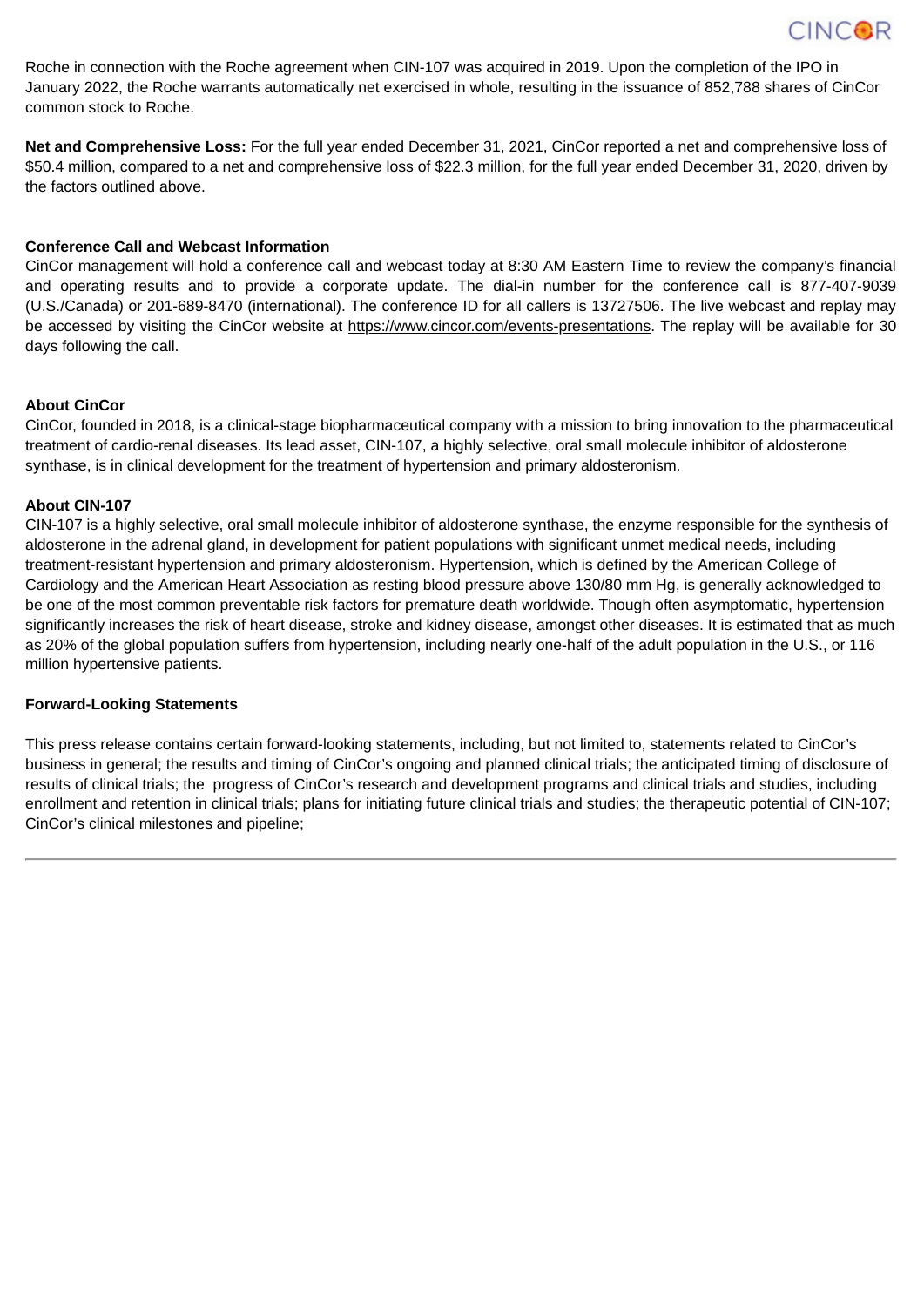## **CINCOR**

expectations with respect to regulatory matters; expectations with respect to human capital matters; expectations relating to and the sufficiency of CinCor's cash resources; and other statements that are not historical facts. Because such statements are subject to risks and uncertainties, actual results may differ from those expressed or implied by such forward-looking statements. Words such as "anticipates," "believes," "expected," "intends," "plan," "may", "will," "project", "estimate", "continue," "advance" and "future" or similar expressions are intended to identify forward-looking statements. These forward-looking statements are based on CinCor's current plans, objectives, estimates, expectations and intentions, involve assumptions that may never materialize or may prove to be incorrect and inherently involve significant risks and uncertainties, including factors beyond CinCor's control, that could cause actual results, performance, or achievement to differ materially and adversely from those anticipated or implied in the statements, including, without limitation, CinCor has incurred significant operating losses since its inception; CinCor has a limited operating history and no history of commercializing products; CinCor will require substantial additional funding to finance its operations; CinCor's business is entirely dependent at this time on the success of one drug, CIN-107; interim, "top-line" and preliminary data from clinical trials announced or published from time to time may change; CinCor may not be successful in its efforts to expand its pipeline beyond CIN-107; success in preclinical studies or earlier clinical trials may not be indicative of results in future clinical trials; enrollment and retention of patients in clinical trials could be delayed; CinCor relies and will rely on third parties to conduct, supervise and monitor existing clinical trials and potential future clinical trials; developments from the company's competitors and the marketplace for the company's products; and CinCor's business, operations and clinical development timelines and plans may be adversely affected by the evolving and ongoing COVID-19 pandemic and geopolitical events and matters related thereto; and other risks and uncertainties affecting the company, including those described under the caption "Risk Factors" and elsewhere in CinCor's prospectus filed with the Securities and Exchange Commission (the "SEC") pursuant to Rule 424(b), on January 7, 2022, and other filings and reports that CinCor may file from time to time with the SEC, including its annual report on Form 10-K for the year ended December 31, 2021 that is expected to be filed with the SEC on March 22, 2022. Other risks and uncertainties of which CinCor is not currently aware may also affect the company's forward-looking statements and may cause actual results and the timing of events to differ materially from those anticipated. All forward-looking statements contained in this press release speak only as of the date on which they were made and are based on management's assumptions and estimates as of such date. CinCor undertakes no obligation to publicly update or revise any forward-looking statements, whether as a result of new information, future events or otherwise, except as may be required by law.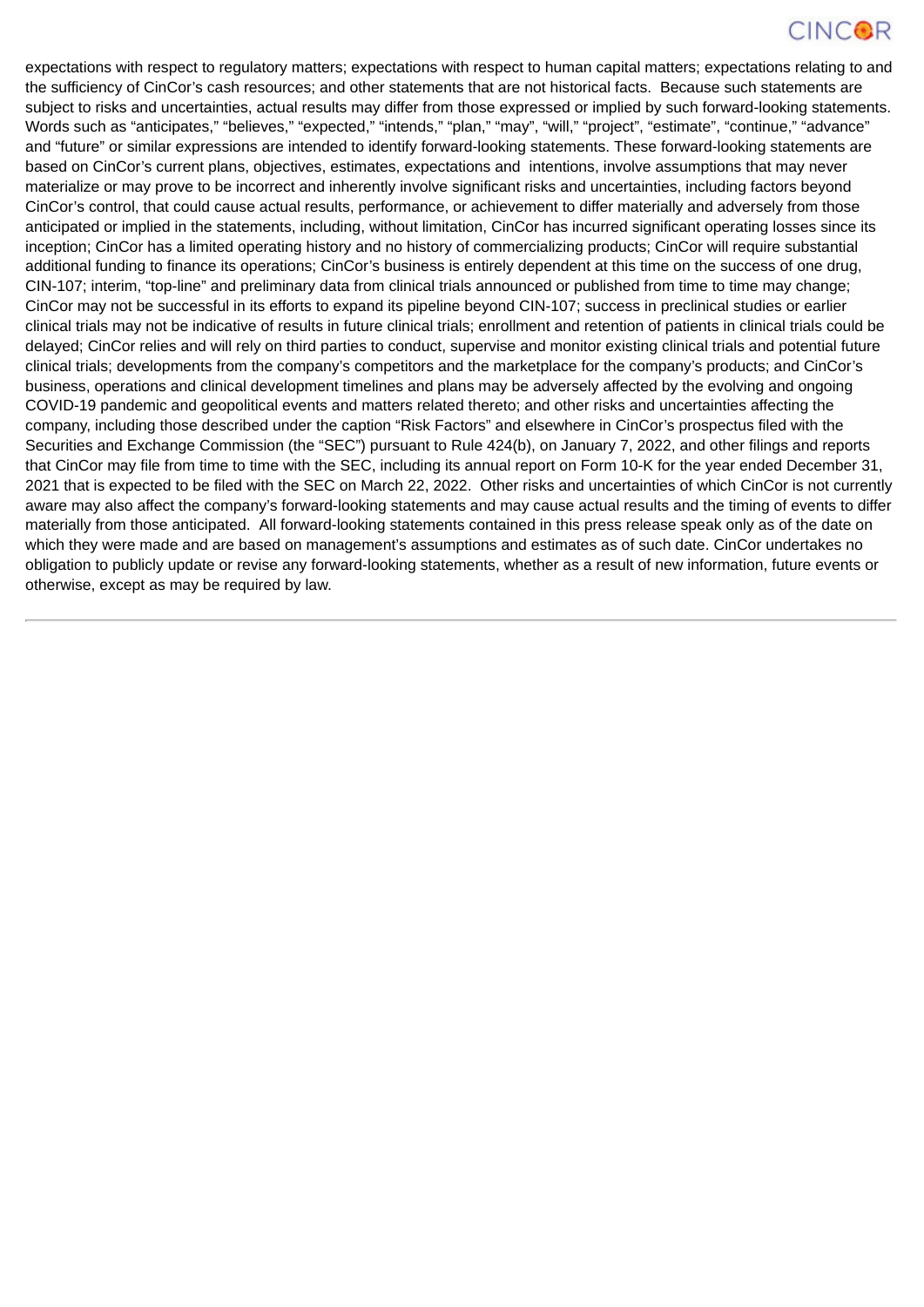**CINCOR** 

**Contacts:**

Terry Coelho CinCor Pharma, Inc. EVP, CFO and CBDO

**Investors:** Bob Yedid LifeSci Advisors ir@CinCor.com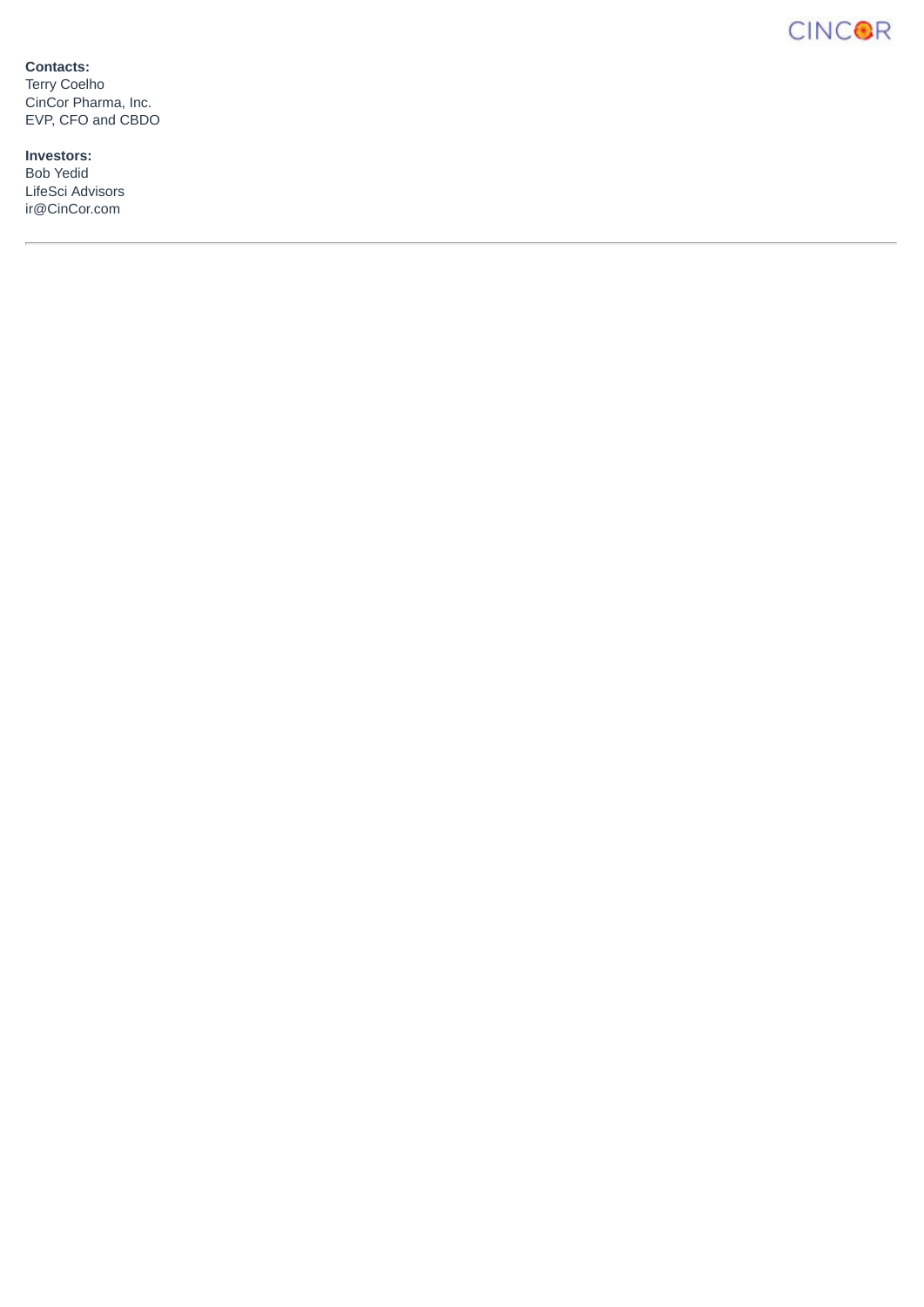

#### **CinCor Pharma, Inc. Consolidated Statements of Operations and Comprehensive Loss (In thousands, except share and per share amounts) (Unaudited)**

|                                                                        | <b>Three Months</b><br><b>Ended December 31</b><br>2021 |                | 2020                    | Year<br><b>Ended December 31,</b><br>2021 | 2020             |
|------------------------------------------------------------------------|---------------------------------------------------------|----------------|-------------------------|-------------------------------------------|------------------|
| <b>Operating expenses:</b><br>Research and<br>development              | \$                                                      | 9,378,695      | \$<br>5,123,534         | \$<br>21,514,135                          | \$<br>19,162,036 |
| General and administrative                                             |                                                         | 15,854,410     | 390,17                  | 20,996,27                                 | 1,963,409        |
| Total operating expenses                                               |                                                         | 25,233,105     | 5,513,70                | 42,510,40<br>h                            | 21,125,445       |
| Loss from operations                                                   |                                                         | (25, 233, 105) | (5, 513, 70)<br>8)      | (42, 510, 40)<br>6)                       | (21, 125, 445)   |
| Other (income) expense:                                                |                                                         |                |                         |                                           |                  |
| Interest income<br>Change in fair value of                             |                                                         | (13, 743)      | (6, 81)<br>4)<br>302,43 | (21, 64)<br>1)<br>7,880,30                | (36, 728)        |
| warrant derivative liabilities                                         |                                                         | 4,124,800      |                         | 9                                         | 1,209,828        |
| Total other expense, net                                               |                                                         | 4,111,057      | 295,62<br>3             | 7,858,66<br>8                             | 1,173,100        |
| Net and comprehensive<br>loss                                          | \$                                                      | (29, 344, 162) | \$<br>(5,809,331)       | \$<br>(50, 369, 074)                      | (22, 298, 545)   |
| Net and comprehensive<br>loss per common share,<br>basic and diluted   | \$                                                      | (15.71)        | \$<br>(4.65)            | \$<br>(32.52)                             | \$<br>(17.84)    |
| Weighted average<br>common shares<br>outstanding, basic and<br>diluted |                                                         | 1,868,449      | 1,250,00                | 1,548,67                                  | 1,250,000        |